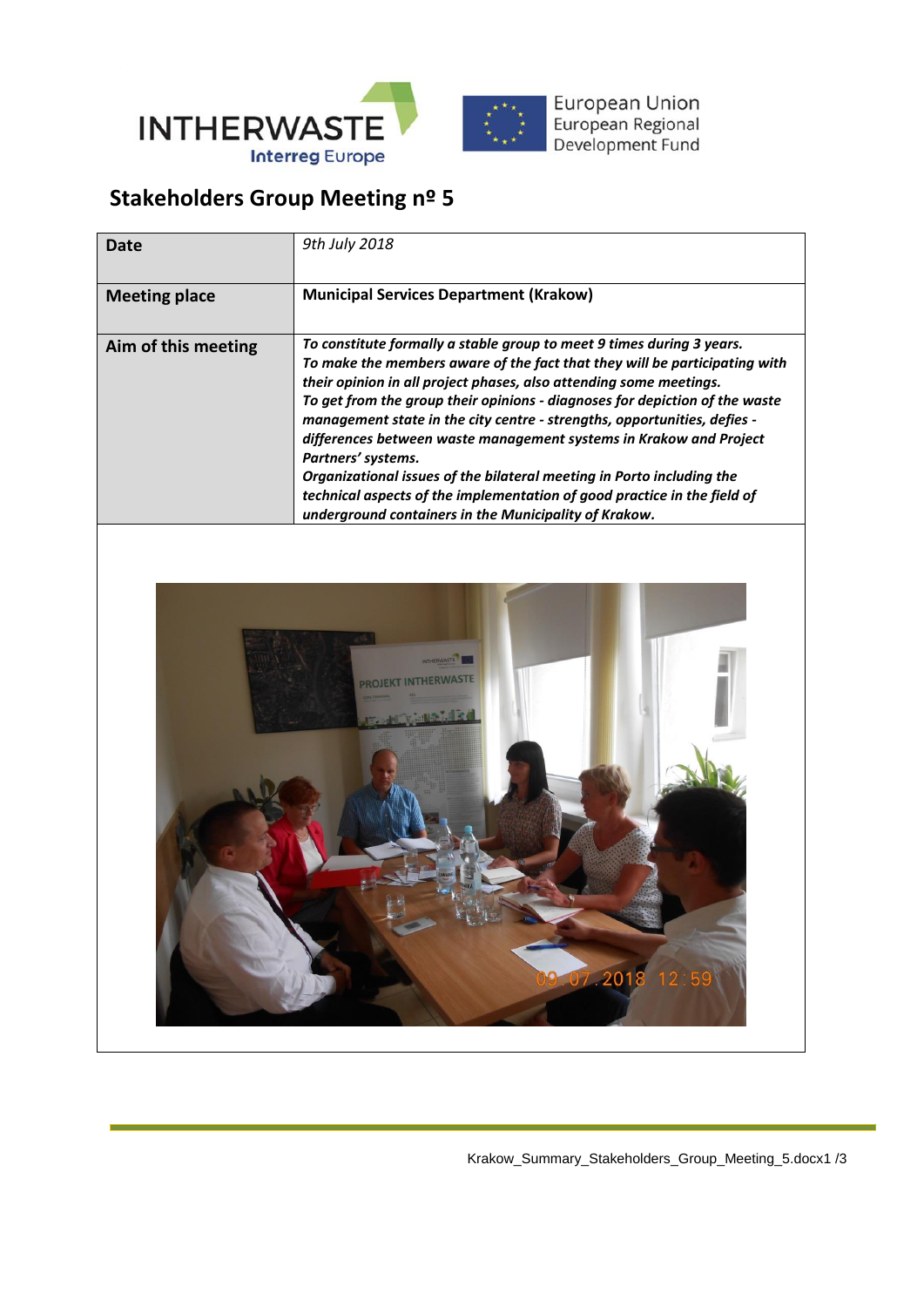



## **Minute of the meeting: Topics explored - Decisions taken**

- 1. Welcome by the Project manager.
- 2. The Project manager informed the Stakeholders about the project and explained the reason of the meeting.
- 3. The project manager presented the experience gained during the meeting in Cordoba connected with the waste management system in the partner city. Another major topic was related to issues which will be most important during bilateral meeting in the field of underground containers on the 31st July in Porto (Portugal).
- 4. The discussion took place, during which the participants were discussing about the differences between the waste management system in the Municipality of Krakow and project partners' waste management systems.

Krakow\_Summary\_Stakeholders\_Group\_Meeting\_5.docx2 /3